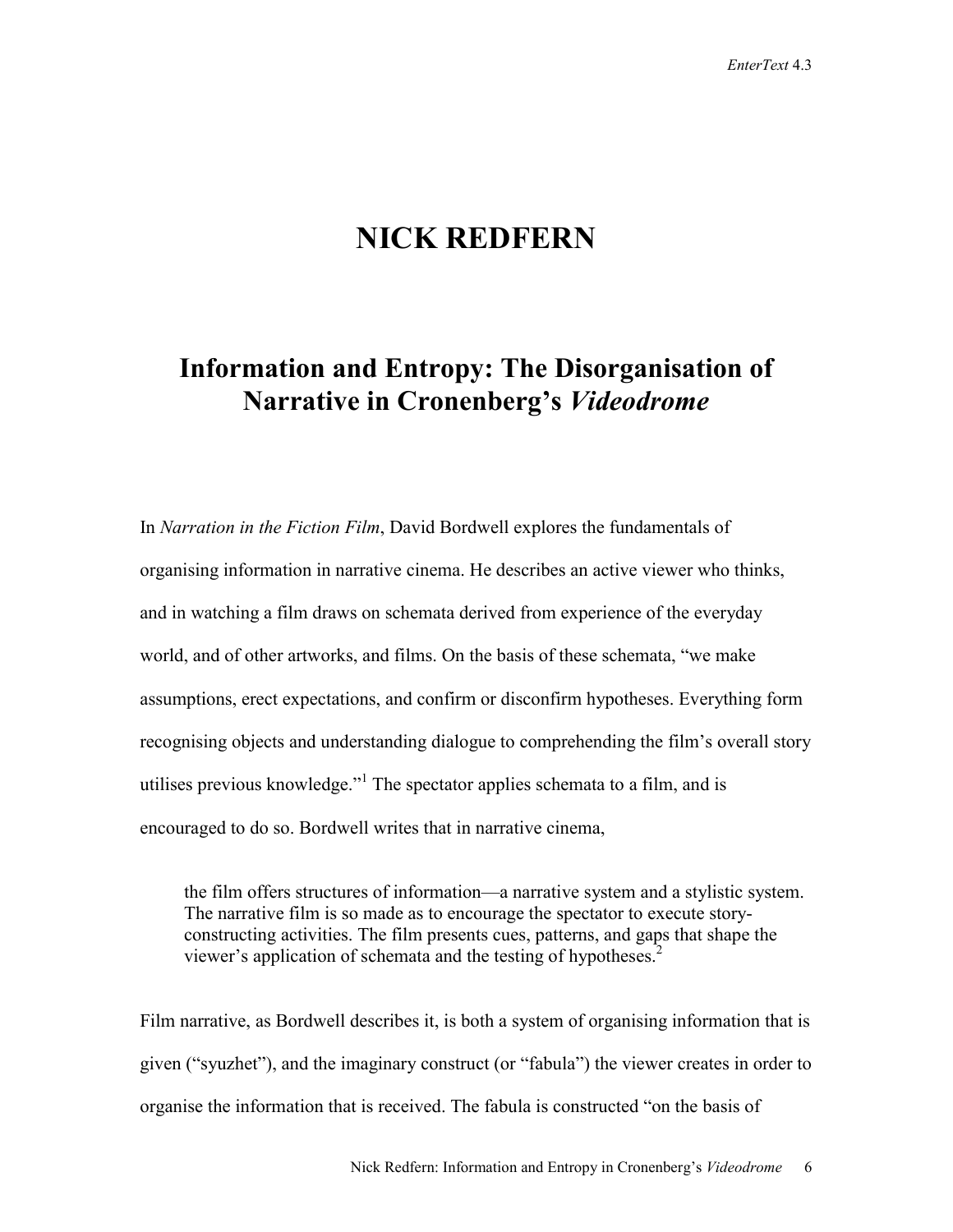prototype schemata (identifiable types of persons, actions, locales, etc.), template schemata (principally the 'canonic' story), and procedural schemata (a search for appropriate motivations and relations of causality, time and space).<sup>33</sup> Bordwell states that, "to understand a film's story is to grasp what happens and where, when, and why it happens."<sup>4</sup>

In the cinema, the canonic story is the dominant template schema against which the spectator tests information gained from the narrative, reorganising this information into a fibula; Tzvetan Todorov describes this format as a causal "transformation" of a situation though five stages:

- 1. a state of equilibrium at the outset;
- 2. a disruption of the equilibrium;
- 3. a recognition that there has been a disruption;
- 4. an attempt to repair the disruption;
- 5. a reinstatement of the initial equilibrium.<sup>5</sup>

It is the symmetry of this format that Raymond Bellour describes as the "principle of classical film:" "the end must reply to the beginning; between one and the other something must be set in order; the last scene frequently recalls the first and constitutes its resolution<sup>"6</sup>

In this essay I argue that the science fiction films of David Cronenberg from *Shivers* (1975) to *Dead Ringers* (1988) describe the evolution of a system from a state of order to a state of chaos. Such systems might be societal, for example, Starliner Towers in *Shivers* or the family in *The Brood* (1978). A system might be biological, such as the human body in *The Fly* (1986). A system might be stylistic, such as the development of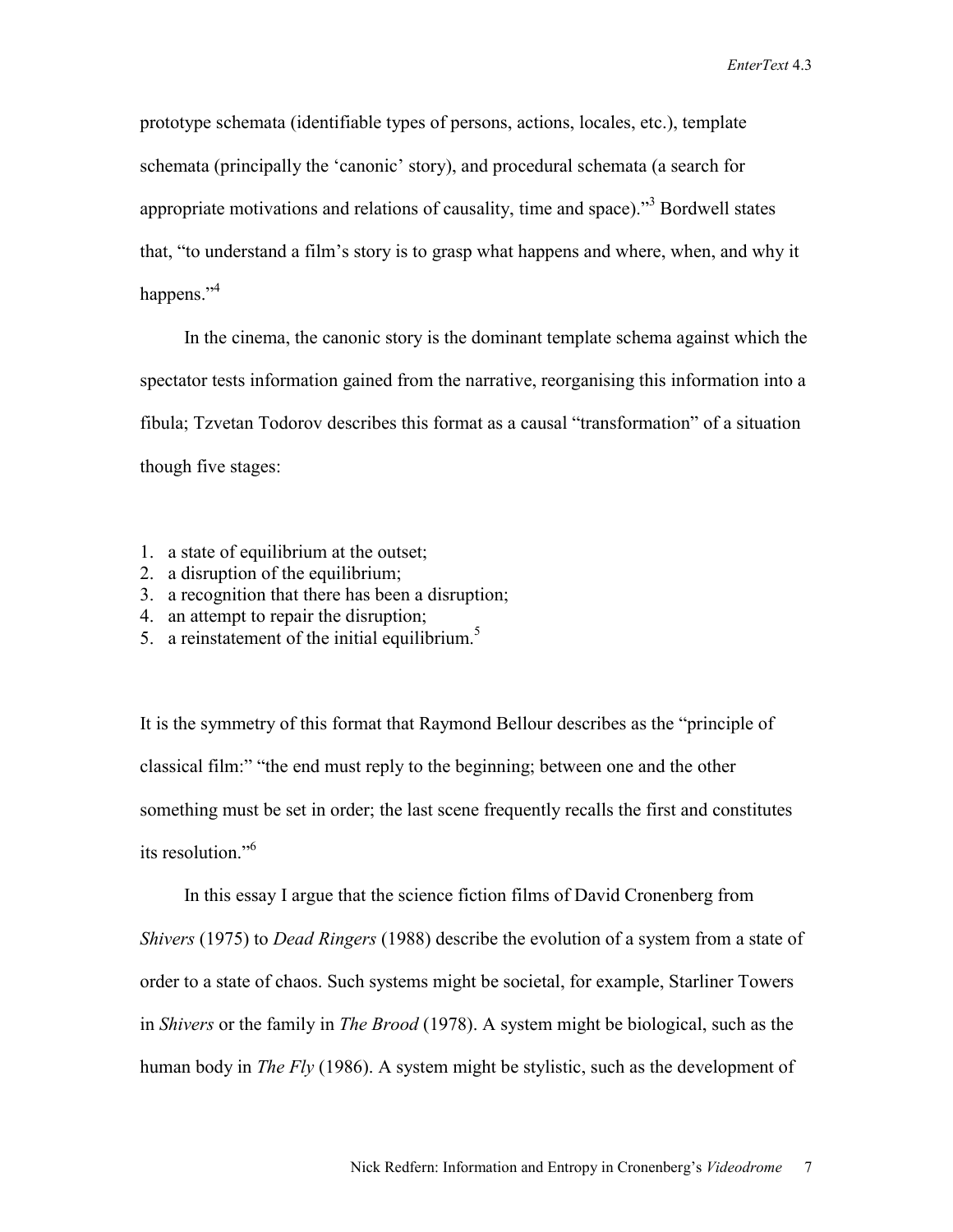mise-en-scène in *Dead Ringers* (1988) from an ordered state to a disordered one. Alternatively a system might be formal, such as the development of narrative from a state that corresponds to the organisation of "classical" narrative demonstrating spatial, temporal and causal order, to a state of confusion where the spectator is unable to engage in the same process of fabula construction due to the increasing chaos of the narrative. I explore the break down of narrative order in *Videodrome* (1982), and describe an asymmetrical narrative schema that can be applied to Cronenberg's other films.

### *Videodrome*

It is the theme of information and the struggle to gain control of information that lies at the heart *Videodrome*. Central to my exploration of these themes are the ideas of Marshall McLuhan, Michel Serres and Jean Baudrillard. The combination of these minds, along with that of Cronenberg, creates a media conspiracy designed to control the minds and bodies of North America that shows the influence of William S. Burroughs's "Nova conspiracies."

Underpinning Burroughs's mythology is a power structure described as the "Algebra of Need." The dealer-junky construct stands in for all power relationships, with bureaucracies, parties and their agents seeking to control society through "junk," which is narcotics, the law or the media. As Eric Mottram states, "the junk world is the image of the real world as a structure of addictions and controls."<sup>7</sup> Those who seek to control society do so by imposing a false and parasitic control mechanism, and Burroughs's most famous agent, Dr. Benway, fulfils this role twice over as a prescriber of drugs and as a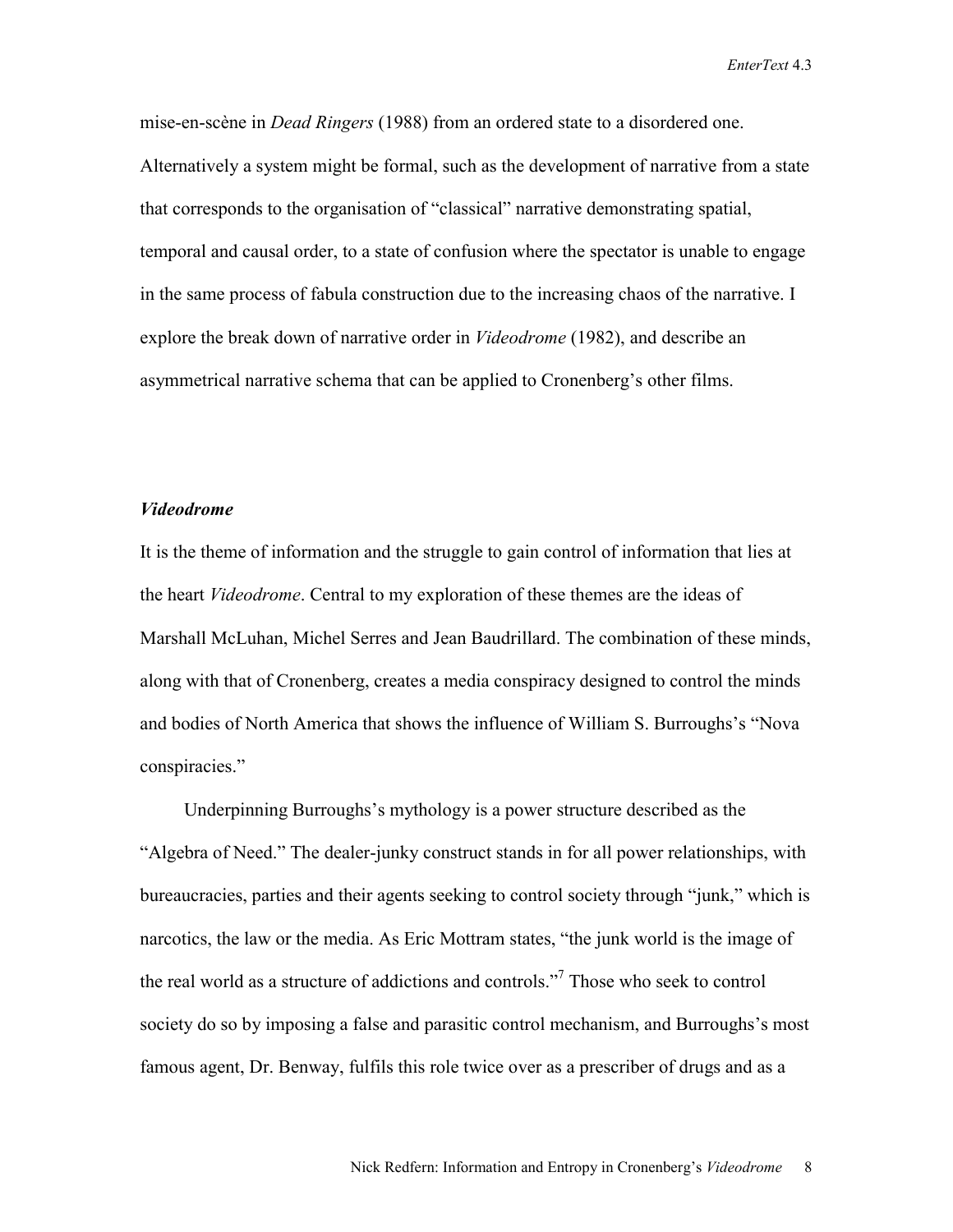media controller: "Benway is a manipulator and a co-ordinator of sign systems, an expert on all phases of interrogation, brainwashing and control."<sup>8</sup> Burroughs attacks this power structure in *Naked Lunch, The Soft Machine, The Ticket That Exploded,* and *Nova*  Express, reacting against the torpor of addiction, habit and control.<sup>9</sup> The central aim of Burroughs's writing is to undermine the media's claim to objectivity and truth. The sign systems under the control of Benway must be exploded if we are to be free from junk. The cut-up and fold-in methods used by Burroughs are such an attempt to do violence to the power structure. The organisation of the text is broken down by the active rearrangement of many texts, rendering them ever more chaotic. Thus, as Robin Lydenberg points out, the reader becomes overwhelmed in a random text, the construction of which is largely governed by providence:

Burroughs's experiments with narrative deny the reader all continuity, even that of a narrative persona, and the temporal dislocations of his style cannot be framed or explained by an omniscient narrator or by the scope of any single character's subjective perception.<sup>10</sup>

Burroughs does violence to the "Algebra of Need" by removing the ability of a text, as produced by an author designed for a specific purpose, to speak. Language, in the tradition of the Symbolists, speaks: "The key to symbolist perceptions is in yielding the permission to objects to resonate within their own time and space…. The symbolists freed themselves from visual connections into the visionary world of the iconic and the auditory.<sup>"11</sup> Tony Tanner sees this as the link between Burroughs and McLuhan:

McLuhan's first work about communications, *The Mechanical Bride*, is in effect a Burroughs-type exercise. He starts by alerting the reader to the intention of the media controllers. 'To get inside in order to manipulate, exploit, control is the object now.' To counter this, says McLuhan, 'it seemed fitting to devise a method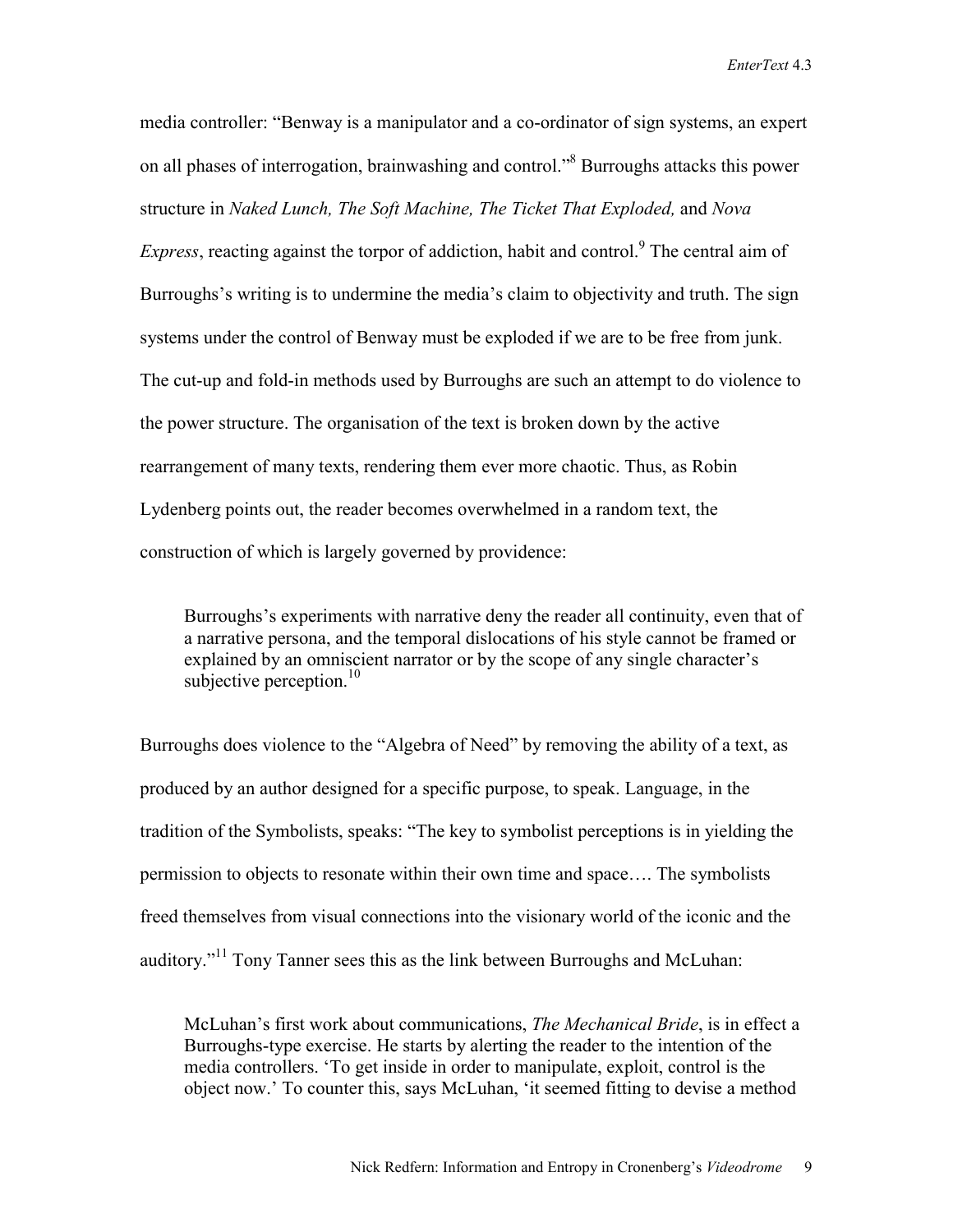for reversing this process.' It would not be too much to call his method a cut-up technique. By extracting a large number of news items and advertisements from their contexts and making us really see how they work on us and influence our perceptions, McLuhan is to some extent freeing us from their thrall. This is also the aim of Burroughs. $^{12}$ 

It is also a theme of Cronenberg to show us how the media controllers Spectacular Optical "get inside" Max Renn. The scientist at the heart of the conspiracy, Professor Brian O'Blivion, carries in his name the mark of Burroughs's Nova philosophy. The essence of this conspiracy to control is the power to feed information to the receiver. This idea of information is described by Michel Serres in *Le Parasite*. 13 Serres puts forward the view that the key to our culture, our modernity, is the parasitic relationship as described by Burroughs in *The Job*:

Dr. Kurt Unruh von Steinplatz has put forward an interesting theory as to the origins of this word virus. He postulates that the word was a virus he calls a "biologic mutation" offering a change in its host which is then genetically  $converved....<sup>14</sup>$ 

Cronenberg continues the natural course of Burroughs's "word begets image, image is virus" chain as Max Renn is subjected to this type of "biologic mutation." By transforming Max, Spectacular Optical proceeds with its conspiracy. For Serres the metaphor of information as parasite lies at the origin of all cultural institutions and the operation of bureaucracies, which establish their power by imposing structures of inclusion and exclusion. A central problem occurs in defining who is the host and who the guest? The binary opposition of host/parasite dissolves into indeterminacy, and the parasitic control of bureaucracy is founded upon the control of the information that allows us to define our position in relation to the medium.<sup>15</sup>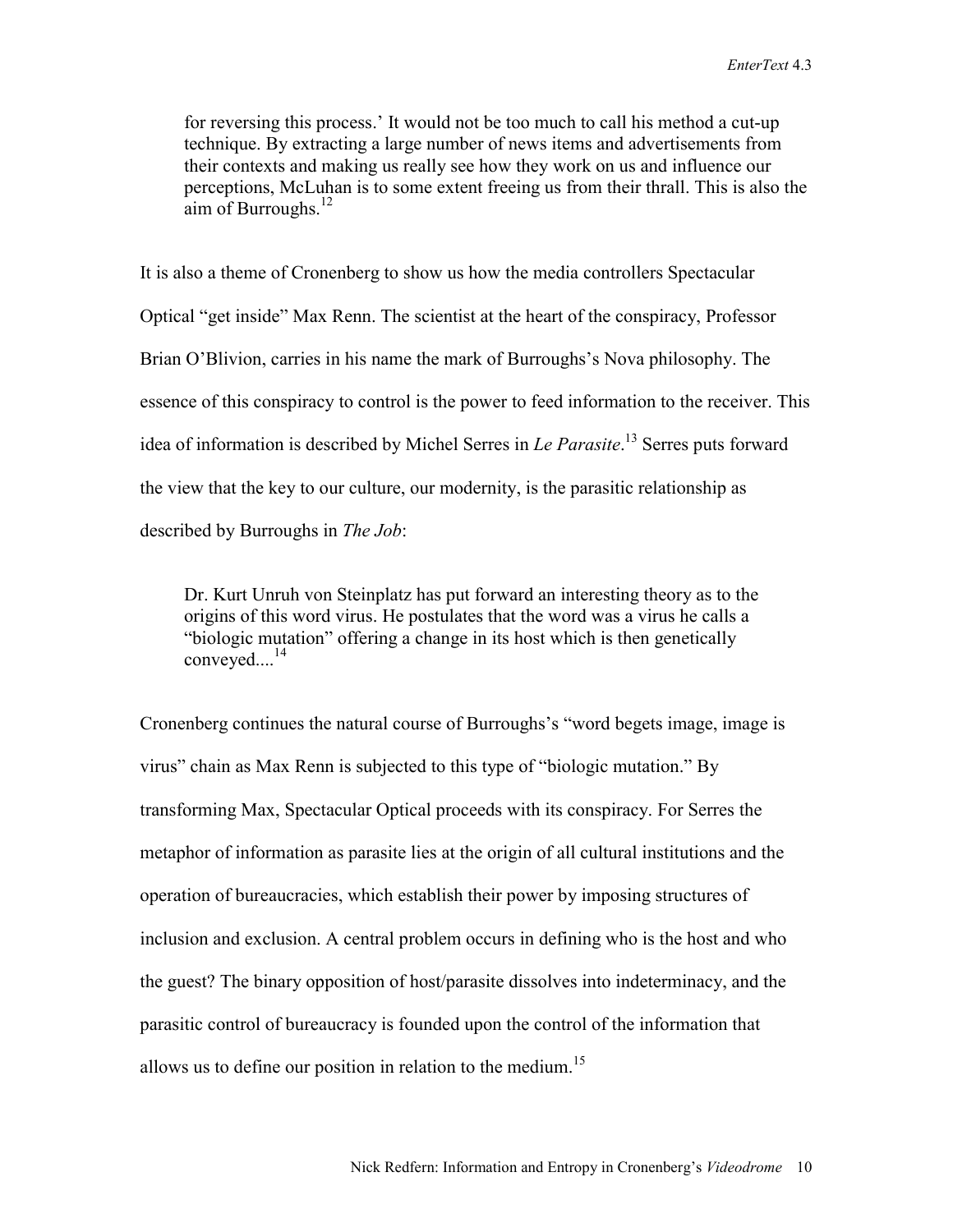In *Videodrome* the descent into narrative disorganisation leaves the spectator without a determined position. Is this reality? Or is this television? This effect is achieved by withholding information from the viewer. Here we turn to a specific concept of disorder in a statement of the second law of thermodynamics given by Tom Stonier. Entropy describes the level of disorder within a system, and the second law of thermodynamics states that entropy always increases. Thus the level of chaos within a system also tends towards a maximum. Stonier argues that, like energy, information should be considered a basic property of the universe, and should be defined operationally as *the capacity to generate organisation*. Any system that exhibits organisation contains information, and this is as true for the arrangement of molecules in a crystal as it is for the pattern of letters printed on a page. Entropy is thus "a physical measure of the absence of information."<sup>16</sup> Joseph Ford clarifies this statement, stating that, "it is instructive to regard the source of chaos as missing information, for chaos is what humans observe... when they lack the information to perceive the underlying order."<sup>17</sup>

Scott Bukatman has identified an evolutionary schema to *Videodrome* based around the spectator's increasingly indeterminate position that, "comes strikingly close to moving through the four successive phases of the image characteristic of the era of simulation that Baudrillard described."<sup>18</sup> The first phase of the image is as "reflection as a basic reality." In the second phase, image "masks and perverts a basic reality." The third phase sees the image "mask the absence of reality." Finally, in the fourth phase the image "bears no relation to any reality whatsoever: it is its own pure simulacrum."19 In *Videodrome* this four-phase structure represents an organisation of syuzhet information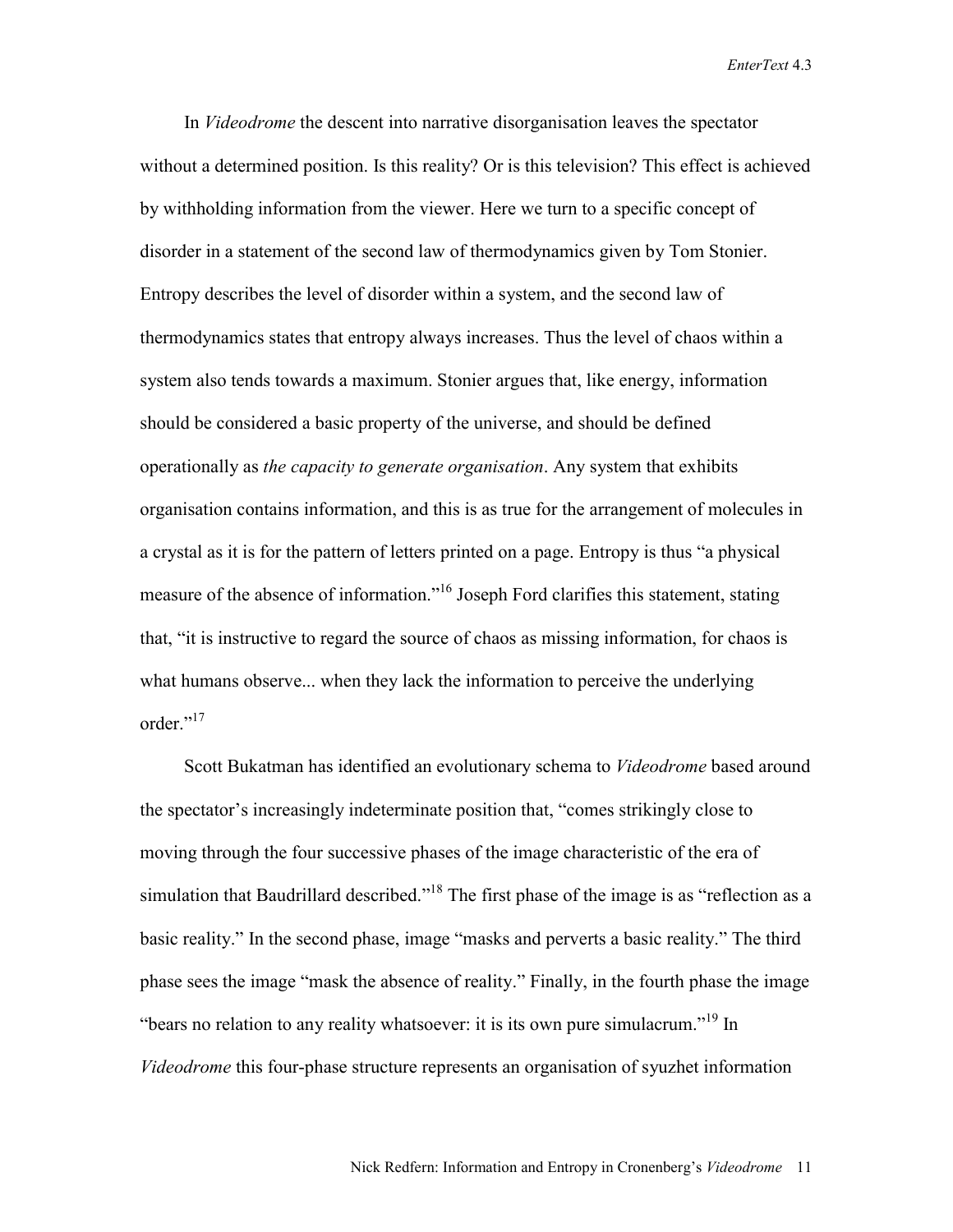that comes to restrict and disorganise the story information made available to the

spectator, rendering the process of fabula construction null and void.

The first phase (I) of *Videodrome* is composed of the following seven narrative

units:

- A. Max's apartment: a video message from Bridey informs us of Max's meeting.
- B. Max meets with the pornographers at the Classic Hotel where he is shown "Samurai Dreams."
- C. Max and his partners watching "Samurai Dreams."
- D. Max is shown "Videodrome" for the first time in Harlan's laboratory. Max asks Harlan to get more "Videodrome."
- E. i. Backstage at the Rena King Show: Nicki and the Professor are introduced to us. ii. The Rena King Show. Max asks to meet Nicki later.
- F. Max watches "Videodrome" again in Harlan's lab.
- G. Max meets Nicki at the CRAM radio station.

This phase of the film has two main functions. Firstly, the viewer is trained to recognise the marks of narration, exploiting his or her familiarity with the classical cinema. The narrative at this point is highly self-conscious and communicative, making us very aware of the process of narration. For example, I.A sets up I.B through Bridey's video message, communicating causal, spatial, and temporal information about what is to come. We are told what will happen (a meeting), where it will happen (the Classic Hotel), when it is to happen (6:30 am). An establishing shot of the Classic Hotel demarcates these scenes and prepares us for what will follow. Establishing shots are used repeatedly to make us aware of a new space: for example, the Classic Hotel, Harlan's laboratory, and the radio station. A standard classical device then links us from I.B to I.C with "Samurai Dreams" providing a visual bridge between the spaces of the hotel and Civic TV. The Rena King show introduces us to the Professor and Nicki Brand, and also initiates the causal chain of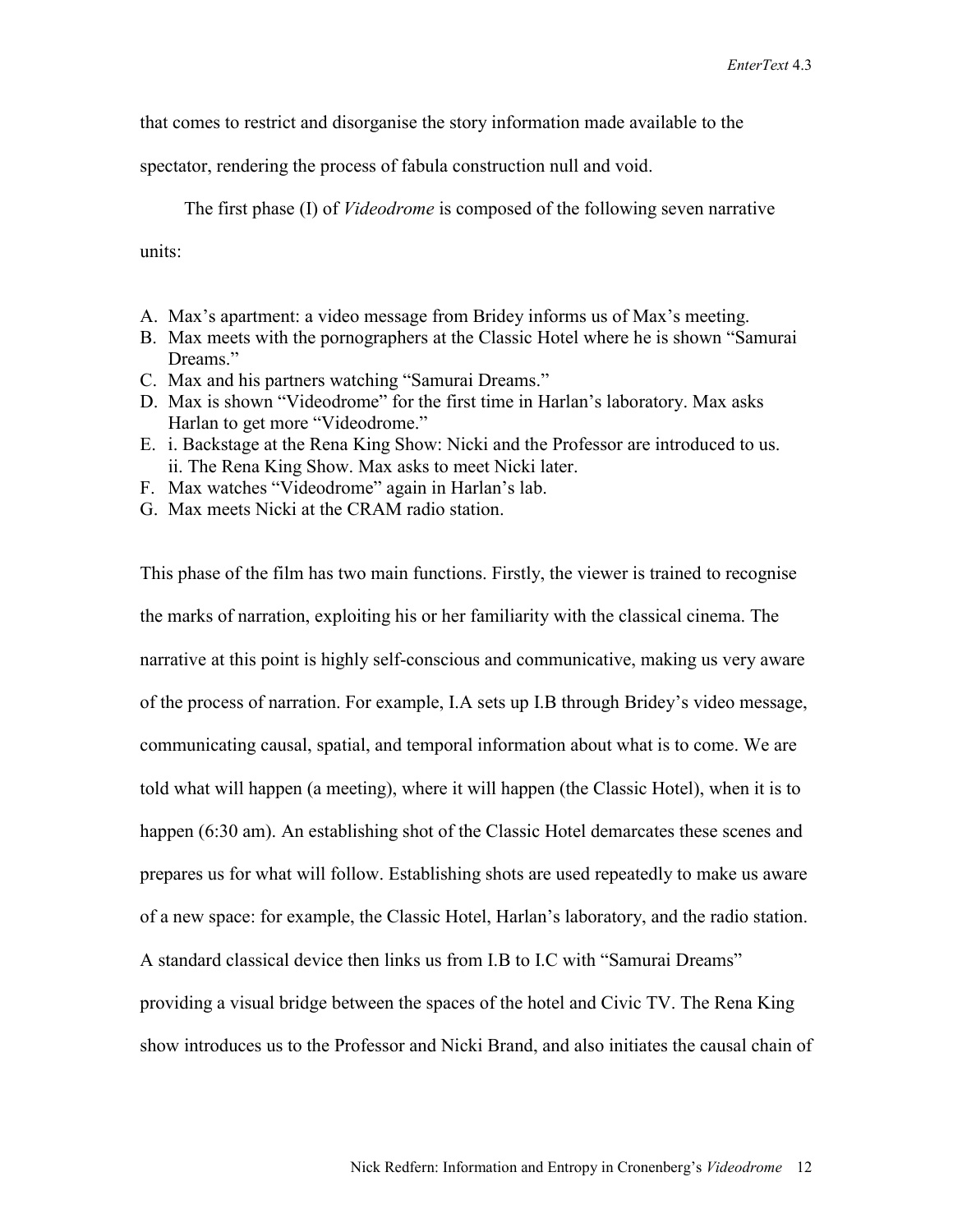the latter's relationship with Max: he asks to meet her later, and in I.G the narrative fulfils our expectations.

The syuzhet in this phase also trains the spectator in distinguishing between the diegetically "real" world and the media. The Rena King sequence provides us with the best example of this difference in the syuzhet organisation, dividing the scene into two parts. The first establishes the location of the television studio, preparing us for what is to come. The second part consists of the Rena King show itself, the narration bisecting this scene with the highly self-conscious use of the TV inter-title for the show and the voiceover from the announcer. Scenes I.A to I.F all show various people watching television, establishing a physical distance between spectator and image in two ways. In I.C Max and his partners look off-screen to the right as they watch "Samurai Dreams," the television set never appearing simultaneously on-screen with these viewers. Alternatively, in I.A the camera pulls back to reveal the distance between Max and the television, establishing a dividing space within the frame. It is also in this first phase that Cronenberg hints at the future development of *Videodrome*, as in I.F Harlan describes the "Videodrome" show as having "no plot or characters." It is through "Videodrome" that *Videodrome* is disorganised.

The perversion of *Videodrome*'s "reality" comes with the onset of Max's hallucinations. The syuzhet separation between "reality" and hallucination takes over the division between "real life" and television. The first of Max's hallucinations comes whilst he is having sex with Nicki Brand. Their bodies are shown first in Max's apartment and then in the "Videodrome" arena. As this first hallucination ends Cronenberg cuts to a close-up of Max's face, clearly implying, via this stylistic device,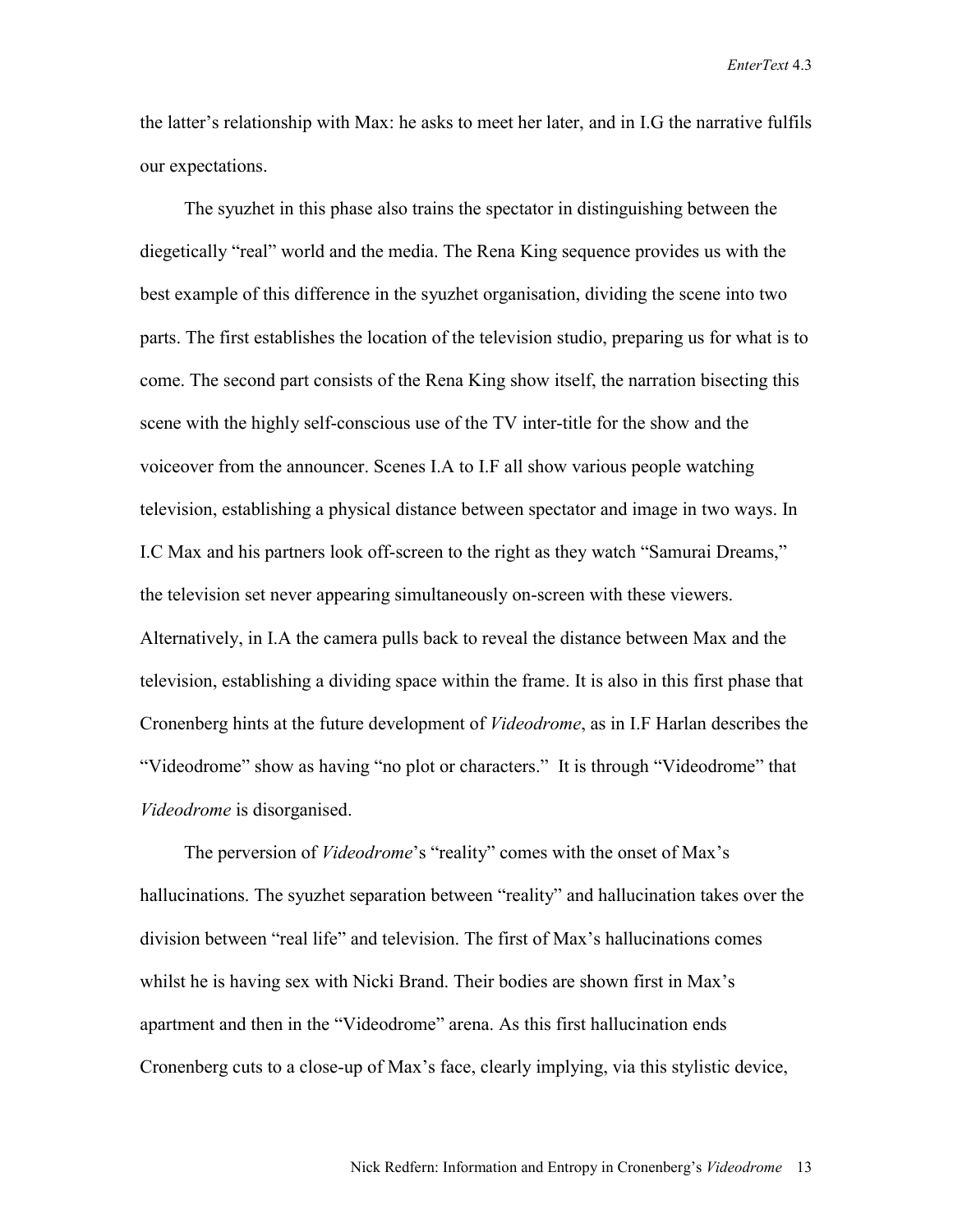that this is an internal fantasy or hallucination. The next scene follows logically: the darkness of Max's apartment is replaced with the light of the next day, and the scene proceeds according to the classical pattern by establishing location (the Civic TV building) and action (Max's meeting with Masha). Reality is separated from hallucination through space: Max and Nicki cannot be in the "Videodrome" arena when we know them to be at Max's apartment. Further to this, the hallucination is marked off from subsequent narrative action via the movement from one space and time (Max's apartment at night) to another (the Toronto skyline in the morning). In this pattern we are led from a real space (Max's apartment) to an imagined space (the "Videodrome" arena) to a real space (Civic TV). It is this type of movement between scenes that Cronenberg later undermines in the third phase of the narrative.

Alternatively, the narrative cues us to the hallucinations by making efforts to explain them, such as the video messages of Professor O'Blivion, or the reality of the action is denied, for example, when Max believes that he has hit Bridey but she tells him otherwise. The narrative acknowledges this perverted phase of the film when Professor O'Blivion informs Max that his reality is already "half video hallucination." This marks a disruption of Max's life as a boundary has been transgressed, with TV and "real life" beginning to merge on a physical level, whilst the syuzhet maintains a formal distance between these two states.

The pattern of this second phase (II) accelerates the loss of a focal point in the real world by shortening the number of scenes between hallucinations, as this plan shows:

- A. Max hallucinates whilst having sex with Nicki.
- B. Max meets with Masha at Civic TV and asks her to investigate "Videodrome."
- C. Max and Nicki in Max's apartment after sex.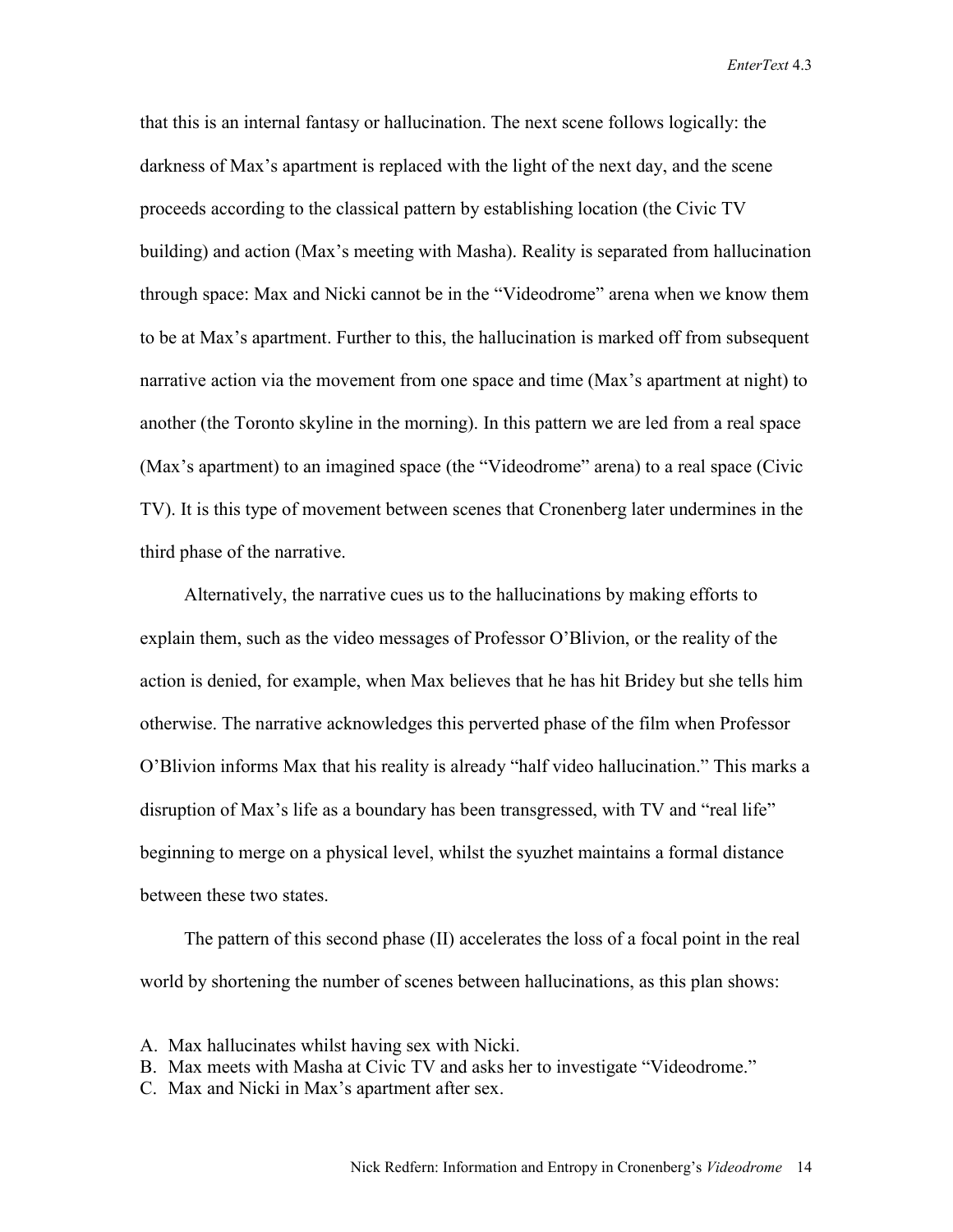- D. Max meets Masha at the restaurant to her report on "Videodrome."
- E. Max goes to the Cathode Ray Mission, where he meets Bianca O'Blivion and asks to speak to the Professor.
- F. Max hallucinates that he hits Bridey in his apartment. Whilst watching the videocassette he has received from Bianca O'Blivion he hallucinates that his television becomes flesh.
- G. Max returns to the Cathode Ray Mission and confronts Bianca about what he has "witnessed."
- H. Max returns to Civic TV and quizzes Harlan.
- I. Max hallucinates that his gun disappears into his belly. Barry Convex contacts Max.
- J. Max meets with Barry Convex at Spectacular Optical.

The number of scenes between hallucinations, from II.A to III.A, decreases by a standard

ratio from four to two to one. From the moment the helmet is placed over Max's head at

Spectacular Optical and he begins to hallucinate, it becomes impossible to distinguish

between "reality," television and hallucination. As we enter the third phase (III) the

syuzhet information is disorganised and insufficient to allow the spectator to construct the

fabula:

- A. Max hallucinates that he is in the "Videodrome" arena whipping the television set.
- B. Max wakes up in his apartment to find Masha's battered body next to him. Harlan cannot see the body.
- C. Max confronts Harlan at the laboratory. Barry Convex "programmes" Max with videotape.
- D. Max assassinates his partners at Civic TV.
- E. Max goes to the Cathode Ray Mission to kill Bianca O'Blivion, but is persuaded to assassinate Harlan and Convex.
- F. Max kills Harlan at Spectacular Optical.
- G. Max kills Barry Convex at the Spectacular Optical trade fair.
- H. Max commits suicide aboard the derelict boat.

Although we can plan out this final phase, we find that it becomes merely a list of on-

screen action as the strength of the causal connections is weakened. The supposed covert

war between Spectacular Optical and the O'Blivions is never fully elaborated and only

hinted at briefly, and Max is very easily turned from one to the other without any proper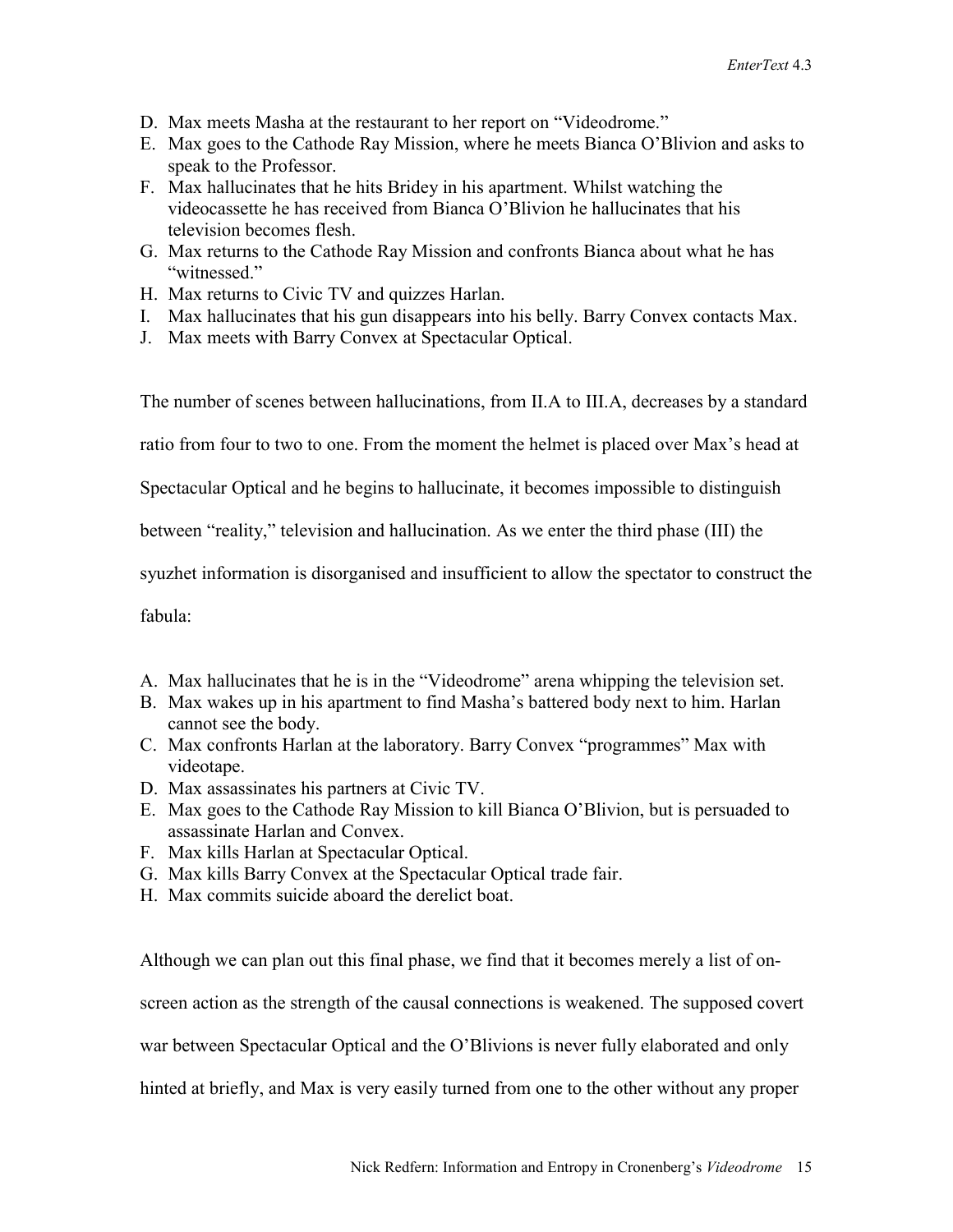justification. These events are further undermined by the fact that they may or may not take place.

The act of placing the helmet over Max's head clearly separates "reality" from hallucination. When Nicki appears and the location transfers to the "Videodrome" arena we know that we are witnessing one of Max's hallucinations: Max is whipping a television set that first shows an image of Nicki, and then Masha. The narrative then moves from this imagined space to what we have previously understood to be a real space: Max's apartment. Based upon the information gained from the previous phases of the film we believe the hallucination to be over. However, when Max looks in his bed he sees the battered body of Masha next to him. What has happened? Is the hallucination over or not? The previous pattern of isolating the hallucination within the "Videodrome" arena, thereby separating it from the "real" world, is replaced with the movement from a real space (Spectacular Optical) to an imagined space (the "Videodrome" arena) to a real space (Max's apartment) where the hallucination persists. Up to this point *Videodrome* has trained the spectator in determining at which points "real" and imagined begin and end. By moving to a new space at the close of the hallucination we have become accustomed to stylistic markers (establishing shots, dialogue) dividing up the syuzhet space and time. By breaking with this pattern Cronenberg disrupts our construction of fabula space and time. We can no longer tell if the film continues in a real space, and the duration of the hallucination is impossible to gauge. The syuzhet no longer demarcates the types of narrative action and the denotative clarity of film style is undermined, as the technical devices we have come to recognise are no longer trustworthy.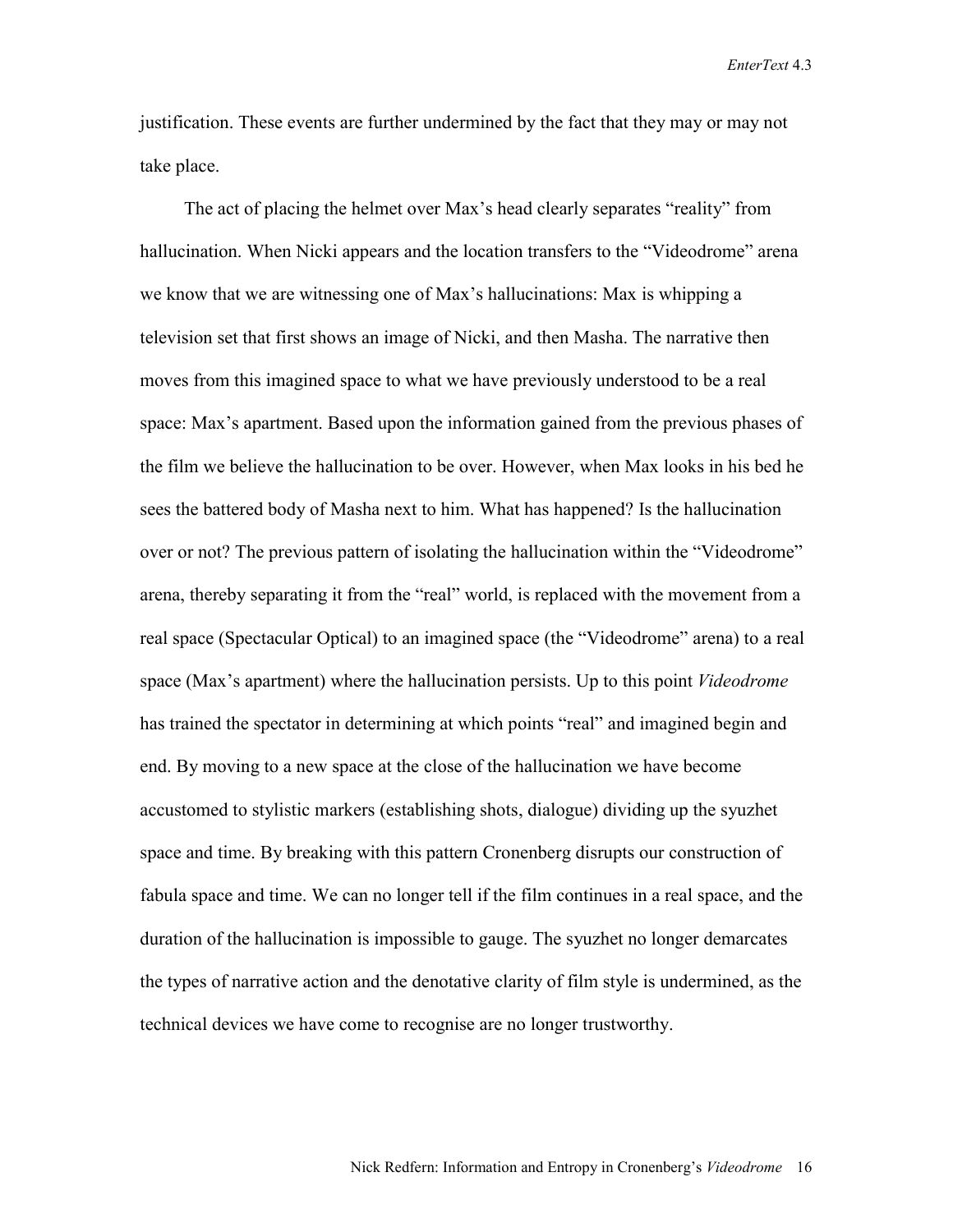Once the helmet is placed over Max's head the most startling narrative developments are under-motivated. No explanation is given for the change in television image from Nicki to Masha. Nor do we discover what has happened to Masha. Has she been killed or was she never there in the first place? Max's motivation in killing his partners is suspect as we cannot be sure if he has been programmed by Barry Convex. The sub-plot of television as a cathartic outlet for sex and violence is ignored as soon as it is begun. Max's own insecurity with regard to such images is mentioned, hinting at some psychological motivation, and then forgotten.

We witness the violence Cronenberg inflicts on the classical narrative format in the killing of Barry Convex at the Spectacular Optical trade fair. Marcelin Pleynet has argued that the film camera, as a bourgeois machine, is to be associated with the code of perspective of Renaissance Humanism:

The film camera is an ideological instrument in its own right, it expresses bourgeois ideology before expressing anything else… it produces a directly inherited code of perspective, built of the model of the scientific perspective of the Quattrocento. What needs to be shown is the meticulous way in which the construction of the camera is geared to 'rectify' any anomalies in perspective in order to reproduce in all its authority the visual code laid down by Renaissance Humanism.<sup>20</sup>

Convex, whose name implies a correction of perceptual anomalies (or from Pleynet's ideological position, a distortion), is pitted against Max Renn, the physical embodiment of Cronenberg's anti-narrative. In this opposition we find Burroughs's efforts to undermine the "objectivity" and "truthfulness" of parasitic narratives, with Cronenberg's cutting disorganising information about cause and effect, and narrative space and time, in much the same way as Burroughs's cut-ups. It is an assault on the "stylistic clarity" of the classical narrative cinema. Where the author attempts to work against the agents of the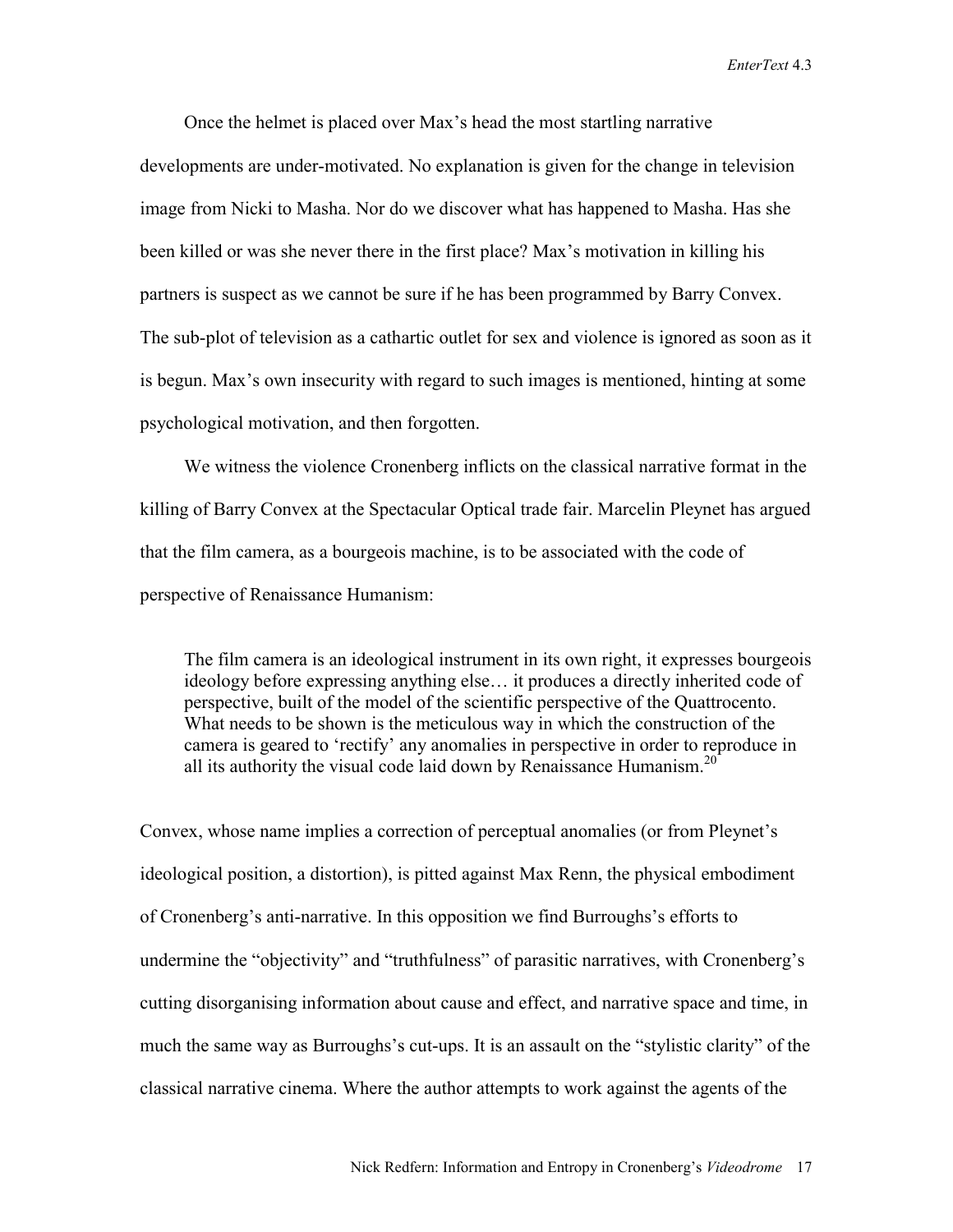"word virus," the filmmaker operates against an "image virus" transmitted by O'Blivion and Convex.

The transformation of narrative continues at pace until we reach a threshold beyond which we must re-orient our experience of representation in order to embrace something new. As Cronenberg states: "at a certain point chaos equals destruction."<sup>21</sup> For Max Renn the point of destruction comes with his apparent suicide, urged on by the image of Nicki Brand to "go on to the next phase" through the annihilation of the "old flesh." This brings about the annihilation of narrative, a de-struction of the text in the sense intended by Martin Heidegger: "to destroy the traditional content of ancient ontology until we arrive at those primordial experiences in which we achieved our first ways of determining the nature of being."<sup>22</sup> Only once we have passed through this point of de-struction will we be able to approach a new narrative structure, the "new flesh."

#### **The Unformed World**

It is important to acknowledge that the various systems that we encounter in Cronenberg's films are equivalent and inter-linked. Subject matter and style are both guided by the principle of ever-increasing chaos; thus, the narrative system of *Videodrome* and the body of Max Renn are simultaneously and symbiotically types of "biologic theatre." This allows us to recognise the four-phase structure in a variety of the films, albeit a structure that operates on various and particular levels. A schema for Cronenberg consists of the following stages:

- 1. a state of order;
- 2. a disruption of that order;
- 3. a process of evolution;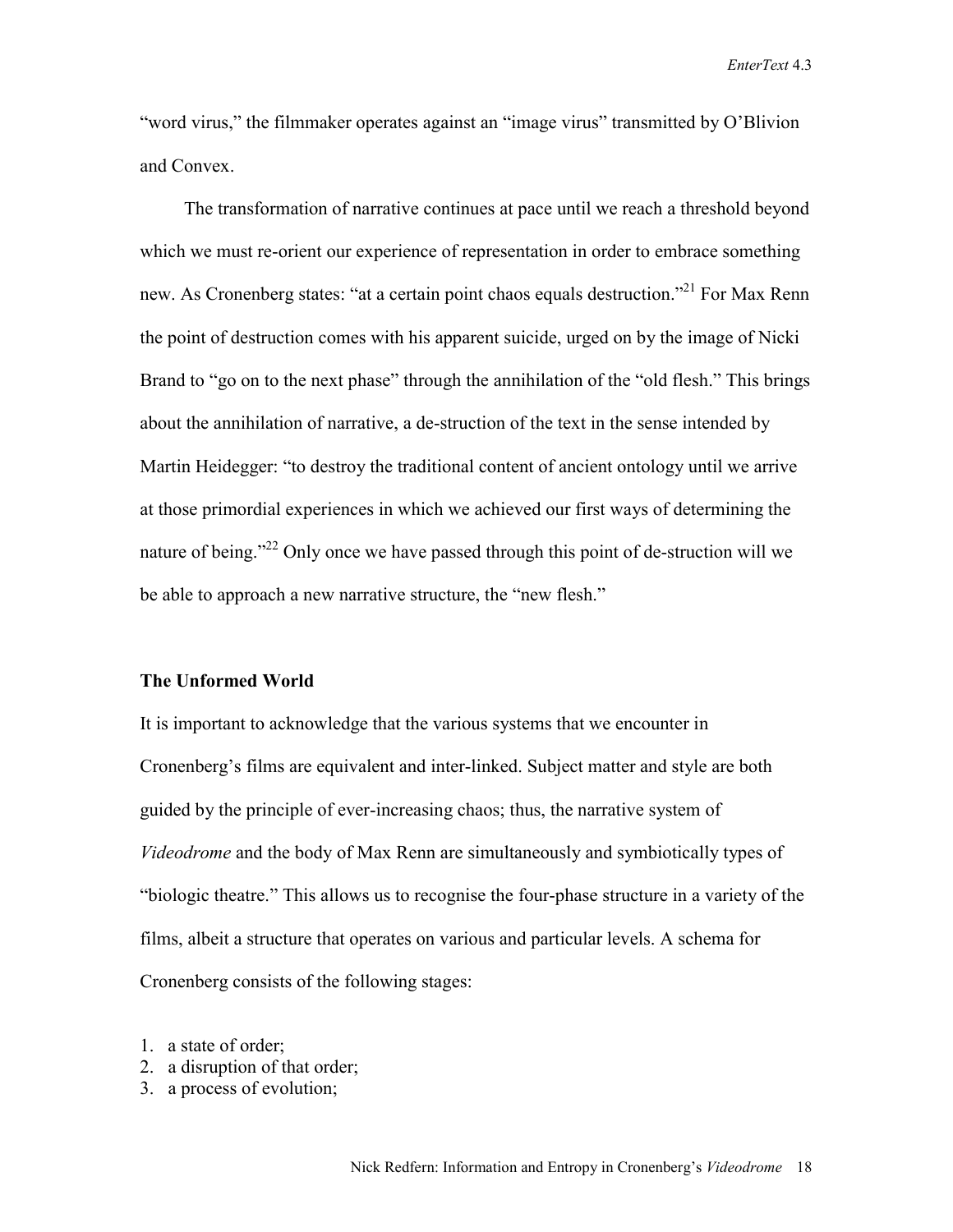4. the emergence of something new into the environment.

This schema may apply to only some of the systems in any given film, with others proceeding according to more general schemas. As a narrative schema some similarities with Todorov's pattern are apparent, particularly in the first stages of establishing characters and locations, and in the phase of disruption. It is also possible to identify the point at which the disruption is recognised, and the attempts made to reinstate the initial order. However, these moments in the narrative cannot be separated from the process of evolution and show that all attempts to return to the initial state of order are futile.

The transformation of Starliner Towers as a societal system in *Shivers* follows this pattern, with the introduction of the parasites disrupting the order of the island. The parasites transform the residents of the Towers into sex-crazed zombies, who literally emerge from the underground car park to spread their disease around the world. *The Brood* does not feature the initial order of the Carveth family, or the point at which this system is disrupted. We are launched *in medias res* into the evolution of family relations into something monstrous. With Candy carrying this monstrosity in her genetic code the next generation will represent a family of monsters, a family of the new flesh. The Mantle Clinic in *Dead Ringers* is transformed from a highly ordered state, in every sense of the word "clinical," to utter chaos, mirroring the impact of science and sex upon Elliot and Beverly. Drugs, surgical instruments and other debris consume their sterile, geometric furniture.

In *The Fly* the four-phase evolution is enacted upon the body of the protagonist, Seth Brundle. In his first phase Brundle is a biologically ordered system: a healthy human being. Through a freak accident, a chaotic and random act, he becomes gene-spliced with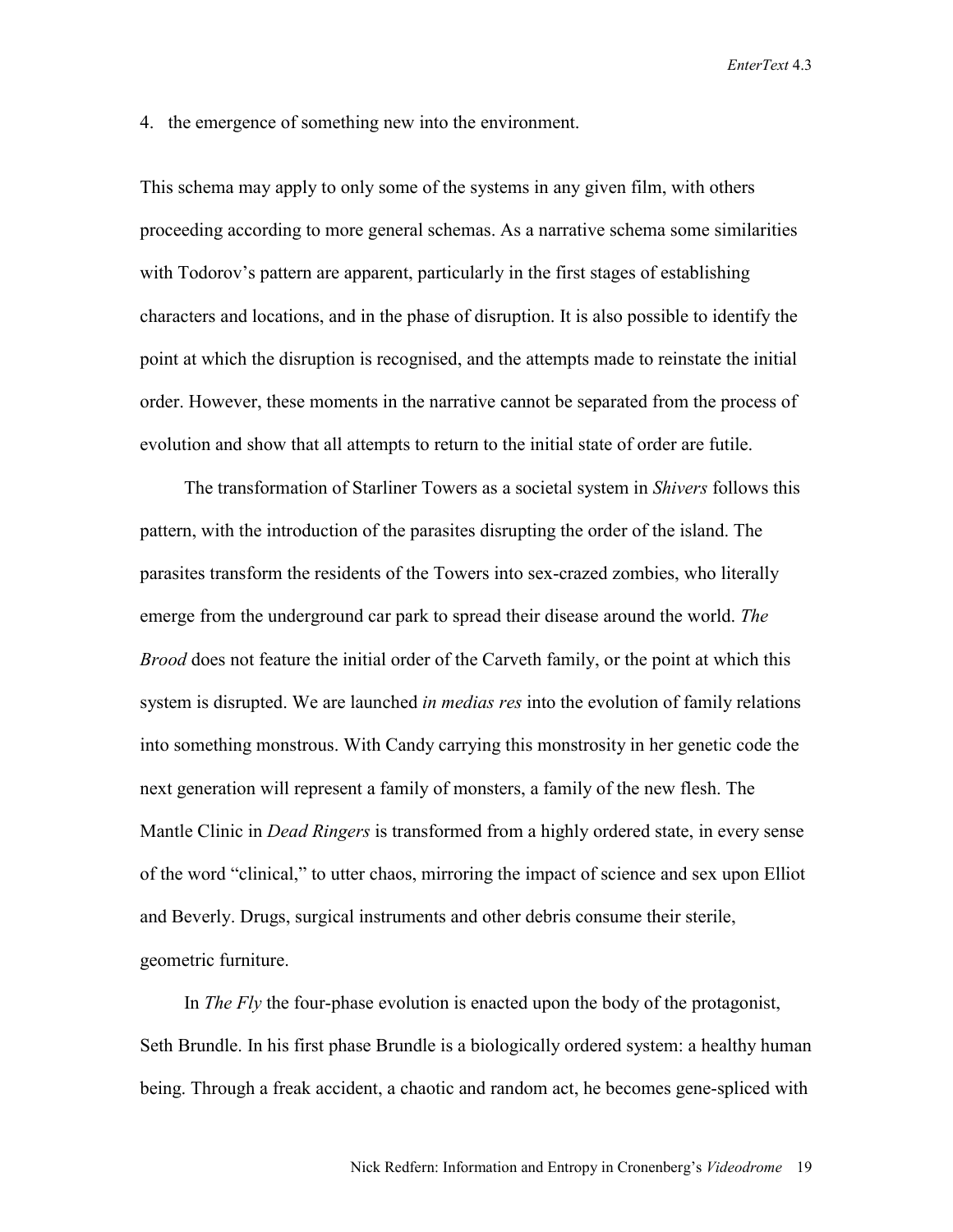a fly. This is the moment of disruption that sets in motion the process of evolution. He emerges from the telepod a new being, which marks his second phase as Brundle-Fly, where he is more human than fly. As the process of transformation continues he becomes less and less human, literally shedding his human features until at the climax he bursts free of his skin to become Fly-Brundle. Now the fly part of his physiology dominates, although he retains human emotions. The process of evolution does not end here as through his attempts to reinstate a human structure Fly-Brundle becomes fused to the telepod, creating a final phase of evolutionary development: Fly-Brundle-Telepod. This fourth phase is further implied through Veronica's pregnancy, where the child will be more than man or fly, carrying within its DNA the genetic code of its mother: it will be born as the "new flesh."

*Naked Lunch* (1991), *Crash* (1996) and *eXistenZ* (1998) exist in the final phase, beginning where the text of *Videodrome* ends. These films are the "new flesh," a new entity on the evolutionary horizon. Where *Videodrome* works towards disrupting our experience of the cinema, these films offer no possibility for constructing a determined narrative. *Naked Lunch* begins with a brief introduction to Bill Lee before launching itself into the bizarre world of Interzone. Here nothing holds true, with talking insecttypewriters and Mugwumps appearing in supposedly "real" locations. Mixing elements of William Burroughs's own life with the themes and characters of his fiction generates this effect of confusion. For example, Burroughs is Bill Lee (his pseudonym for his first novel *Junky*) and he is not (Bill Lee is a character in *Naked Lunch*). Everything is at once real and imaginary. In viewing *Naked Lunch* as an extension of *Videodrome* we can also see Bill Lee as an extension of Max Renn and the physical similarity between James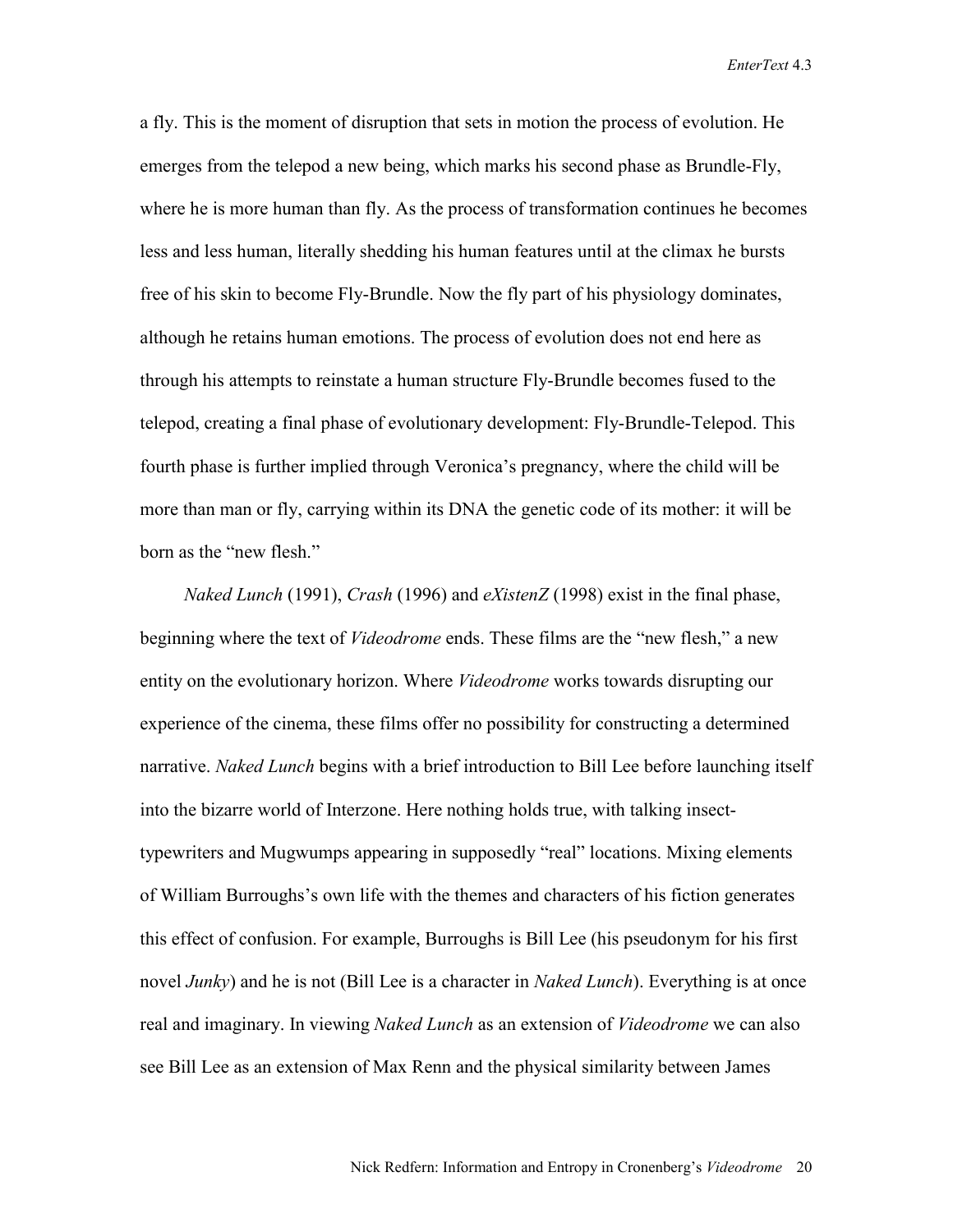Woods and Peter Weller is remarkable. In *Crash* the prophecies of Brian O'Blivion have been fulfilled. Man exists as a purely technological animal, a being that cannot be conceived without his modifications and additions. Whereas in *Videodrome* the television was to become the "retina of the mind's eye," in *Crash* we see the human body given over to the automobile or the camera. The phrase "camera-man" takes on new meaning when we see an individual wearing a steadicam frame.

*eXistenZ*, like *Videodrome*, addresses our ontological relationship to the media and alternative forms of realism, but there exists no point of reference against which to measure these different concepts. In the words of Ted Pikul: "I don't know what's going on. We're both stumbling around together in this unformed world, whose rules and objectives are largely unknown, seemingly indecipherable, or even possibly nonexistent." It is not possible to assume a position towards the narrative, or at least the appearance of narrative, and say "this is reality," as every possible alternative is to be considered viable. Characters, such as Nersh, occupy several roles serving numerous interests; they are double agents, triple agents, game characters, "real people," workers in trout farms, or not, as the case may be. We believe events to have occurred but can assign no cause or effect to them due to their temporal displacement: when is the flesh-gun created? Cronenberg plays out the battle between realism, in the shape of the "Realists," and those who prefer the games, but whereas in the earlier film it is possible to identify Convex as being opposed to Renn, in *eXistenZ* we cannot say who is a Realist when there may not be a real.

As in *Videodrome* the absence of pertinent narrative information is also evident on many occasions throughout Cronenberg's career. For example, in *Rabid* a scene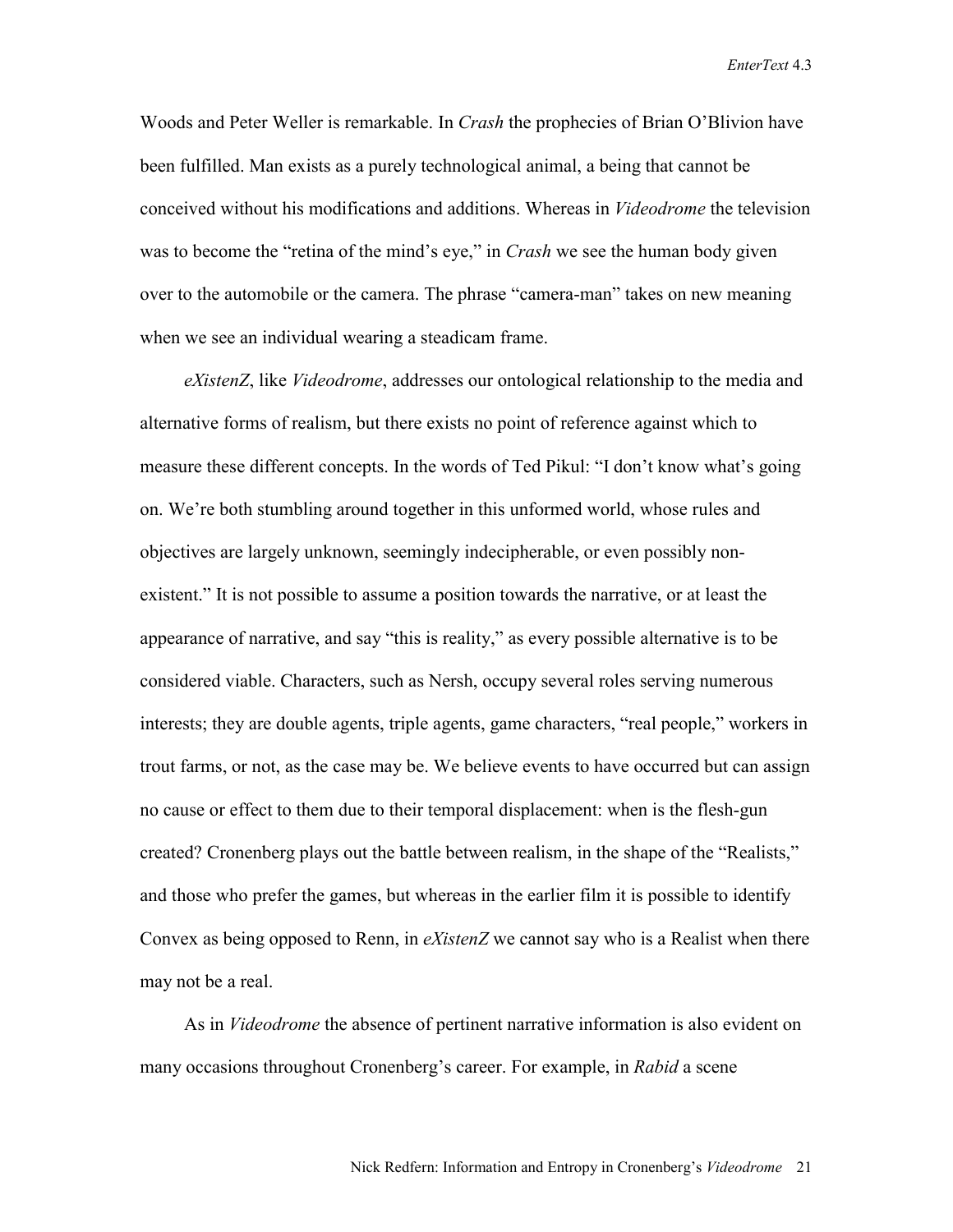explaining the presence of Rose's penile barb was removed at the editing stage, leaving the spectator with no causal connection between Rose's first appearance as biologically ordered system and her evolution into a rabid, vampire-like zombie. Michael Grant has further observed that in *Dead Ringers*,

certain crucial moments seem to have minimal motivation, a feature that becomes more marked as the film progresses. Elliot's desire to synchronise himself with Beverly on the matter of their drug taking; his collapse and disintegration which Beverly discovers on his return to the clinic; his submission to Beverly at the end; and Beverly's failure to speak to Claire, are all without a clear explanation in the sense one would look for in Hollywood narrative film of the classic type.<sup>23</sup>

In *Crash* the motivation behind James and Catherine Ballard's sexual promiscuity is never identified. Nor do we learn why James becomes involved with Helen Rimmington or Vaughan, or the nature of Vaughan's plan. *Crash* is specifically denied a closure; with James Ballard assuming the role of Vaughan the cult of the crash continues. Climaxes are denied throughout the film with sex being interrupted or never brought to orgasm.

### **Conclusion**

We see in the films of David Cronenberg a type of scientific exploration of the future of our world as described by J. G. Ballard:

[T]he writer knows nothing any longer. He has no moral stance. He offers the reader the contents of his own head, a set of options and imaginative alternatives. His is the role of the scientist, whether on safari or in his laboratory, faced with an unknown terrain or subject. All he can do is devise various hypotheses and test them against the facts.  $24$ 

However, in disrupting the presentation of narrative information as syuzhet and in rendering once-reliable stylistic markers untrustworthy, in *Videodrome* Cronenberg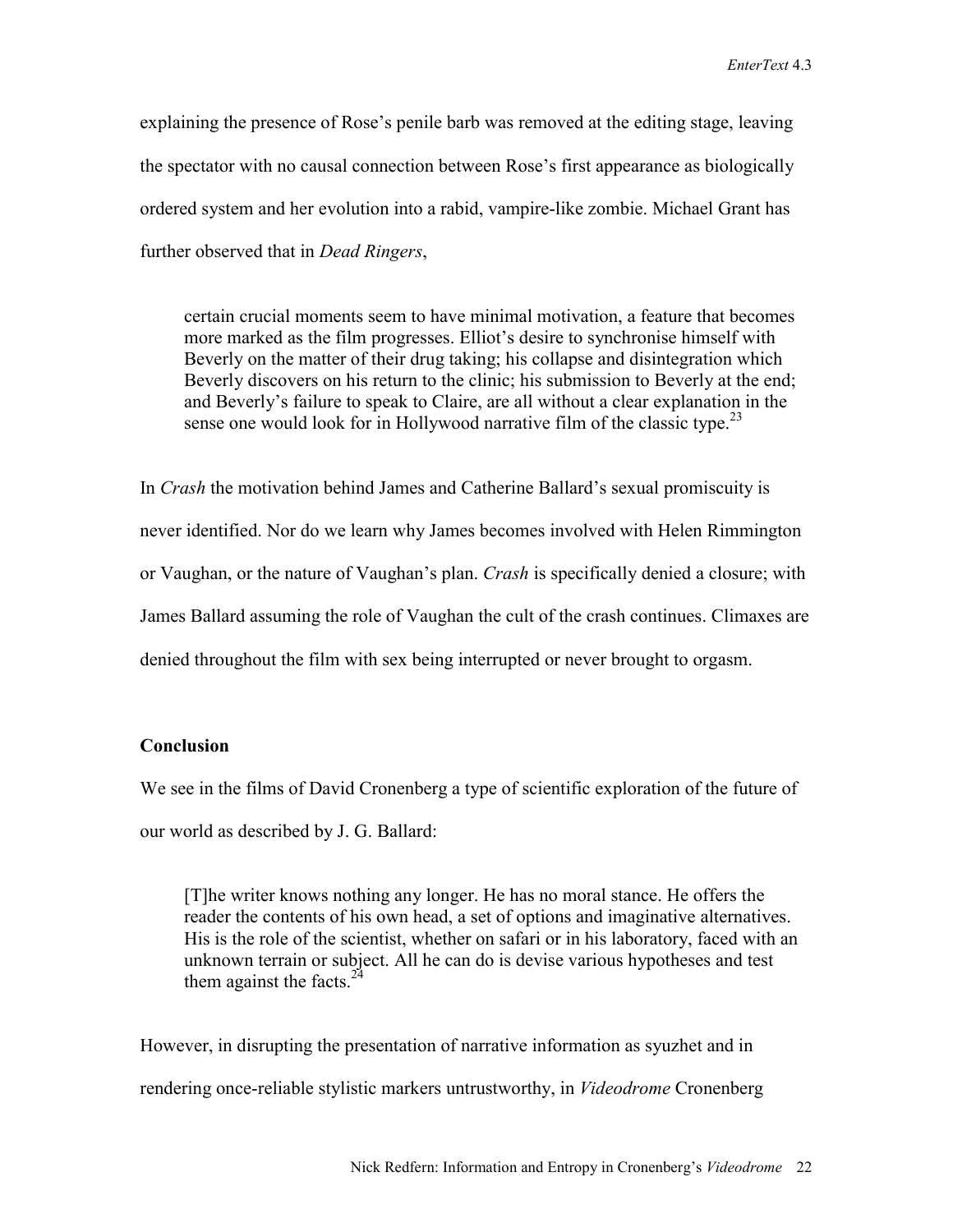undermines the processes of applying schemata and testing hypotheses that underwrite

the spectator's construction of the fabula in the classical cinema, and if we are to engage

in the testing of the emergent world in Cronenberg's films these classical narrative

schemata must be discarded. We must become accustomed to a "new flesh" of the

cinema, and like Max Renn go on to the next phase in order to find a new way of

perceiving and experiencing images.

#### **Notes**

I would like to thank Michael Grant for commenting on earlier versions of this essay in particular, and for encouraging me to study Cronenberg's films in general.

- 1. David Bordwell, *Narration in the Fiction Film* (London: Methuen, 1985), 32.
- 2. Ibid., 33.
- 3. Ibid., 49.
- 4. Ibid., 34.
- 5. Tzvetan Todorov, "The Two Principles of Narrative" (*Diacritics* 1.1, 1971), 39.
- 6. Raymond Bellour, 'Psychosis, Neurosis, Perversioin,' trans. Nancy Huston, in Marshall Deutelbaum and Leland Poague, eds., *A Hitchcock Reader* (Ames: Iowa State University Press, 1986), 311.
- 7. Eric Mottram, *William Burroughs: The Algebra of Need* (London: Marion Boyars, 1977), 34.
- 8. William S. Burroughs, *Naked Lunch* (London: Flamingo, [1959] 1992), 31.
- 9. William S. Burroughs, *The Soft Machine* (New York: Grove Press, [1961] 1966); William S. Burroughs, *The Ticket That Exploded* (New York: Grove Press, [1962] 1967); William S. Burroughs, *Nova Express* (New York: Grove Press, [1964] 1992).
- 10. Robin Lydenberg, *Word Cultures: Radical Theory and Practice in William S. Burroughs' Fiction* (Urbana: University of Illinois Press, 1978), 48.
- 11. Marshall McLuhan, "Notes on Burroughs" (*The Nation* 199, 1964), 517-519.
- 12. Tony Tanner, *City of Words* (London: Jonathon Cape, 1971), 441.
- 13. Michel Serres, *Le Parasite*, trans. Lawrence R. Scher (Baltimore: Johns Hopkins University Press, 1982).
- 14. William S. Burroughs, *The Job* (New York: Penguin Books, [1970] 1989), 13.
- 15. Lydenberg, 127; Serres, 23.
- 16. Tom Stonier, *Information and Meaning: An Evolutionary Perspective* (New York: Springer, 1997), 183.
- 17. Ford, 351.
- 18. Scott Bukatman, *Terminal Identity: The Virtual Subject in Post-Modern Science Fiction* (Durham, NC: Duke University Press, 1993), 97.
- 19. Jean Baudrillard, *Simulations*, trans. Paul Fosse, Paul Patton and Philip Bletchman (New York: Semiotext(e), 1983), 11-12.
- 20. Quoted in Jean-Louis Comolli, "Technique and Ideology: Camera, Perspective, Depth of Field," in Bill Nichols, ed., *Movies and Methods, Volume 2* (Berkeley and Los Angeles: University of California Press, 1985), 43.
- 21. Quoted in Chris Rodley, ed., *Cronenberg on Cronenberg* (London: Faber and Faber, 1997), 29.
- 22. Martin Heidegger, *Being and Time* (New York: Harper and Row, 1962), 44.